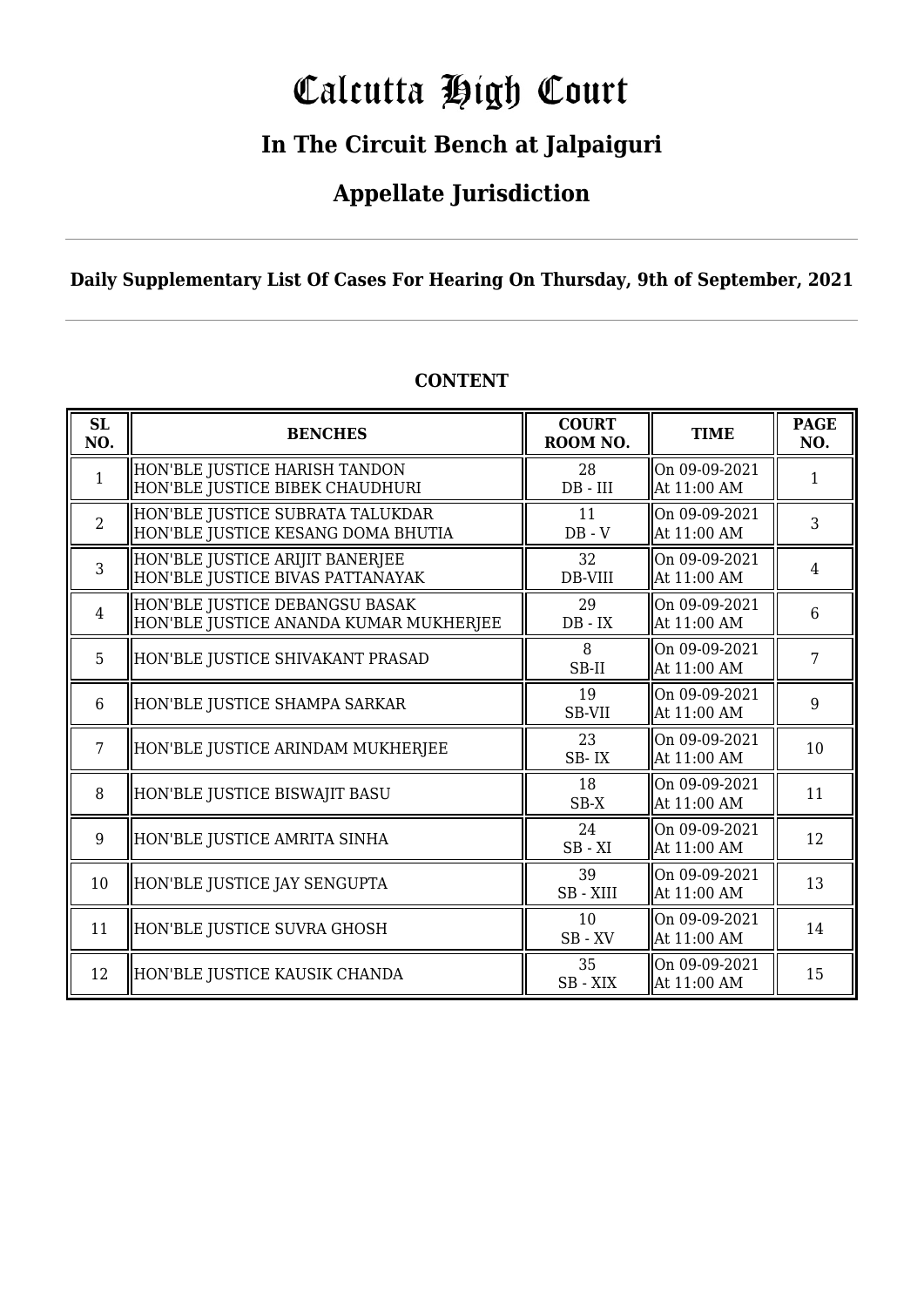

# Calcutta High Court

# **In The Circuit Bench at Jalpaiguri**

### **Appellate Side**

**DAILY CAUSELIST For Thursday The 9th September 2021**

#### **COURT NO. 28**

#### **DIVISION BENCH (DB - III) AT 11:00 AM HON'BLE JUSTICE HARISH TANDON HON'BLE JUSTICE BIBEK CHAUDHURI (VIA VIDEO CONFERENCE)**

#### **FROM PRINCIPAL BENCH**

#### **NOT SITTING**

#### **FOR ORDERS**

|                    | RAMESH MANJU BISHNOY@<br>RAMESH KUMAR BISHNOI | PRITAM ROY<br>PRITAM ROY                                                                                                                                                                                 |
|--------------------|-----------------------------------------------|----------------------------------------------------------------------------------------------------------------------------------------------------------------------------------------------------------|
| In CRM/497/2021    | Vs<br>THE STATE OF WEST BENGAL                |                                                                                                                                                                                                          |
|                    |                                               |                                                                                                                                                                                                          |
| CRM/437/2021       | AMJAD KHAN AND ANR<br>VS                      | <b>BISWAJIT DAS</b>                                                                                                                                                                                      |
|                    | THE STATE OF WEST BENGAL                      |                                                                                                                                                                                                          |
| IA NO: CRAN/1/2021 |                                               |                                                                                                                                                                                                          |
| CRM/746/2021       | NARAYAN SAHA AND ORS<br>VS.                   | <b>SUDIP GUHA</b>                                                                                                                                                                                        |
|                    |                                               |                                                                                                                                                                                                          |
| CRM/768/2021       | DEEPAN ORAON<br>VS.                           | DEBAJIT KUNDU                                                                                                                                                                                            |
|                    |                                               |                                                                                                                                                                                                          |
|                    | VS.<br>THE STATE OF WEST BENGAL               | <b>SUDIP GUHA</b>                                                                                                                                                                                        |
| CRM/865/2021       | <b>GOPAL BARMAN</b><br>VS.                    | <b>BABLU MITRA</b>                                                                                                                                                                                       |
|                    |                                               |                                                                                                                                                                                                          |
| CRM/913/2021       | <b>ABHIJIT BISWAS</b><br><b>VS</b>            | <b>SMARAJIT BASU</b>                                                                                                                                                                                     |
|                    | CRM/838/2021                                  | IA NO. CRAN/1/2021 RAMESH MANJU BISHNOI@<br><b>APPLICATION FOR BAIL</b><br>THE STATE OF WEST BENGAL<br>THE STATE OF WEST BENGAL<br><b>PARESH SEN</b><br>THE STATE OF WEST BENGAL<br>State of West Bengal |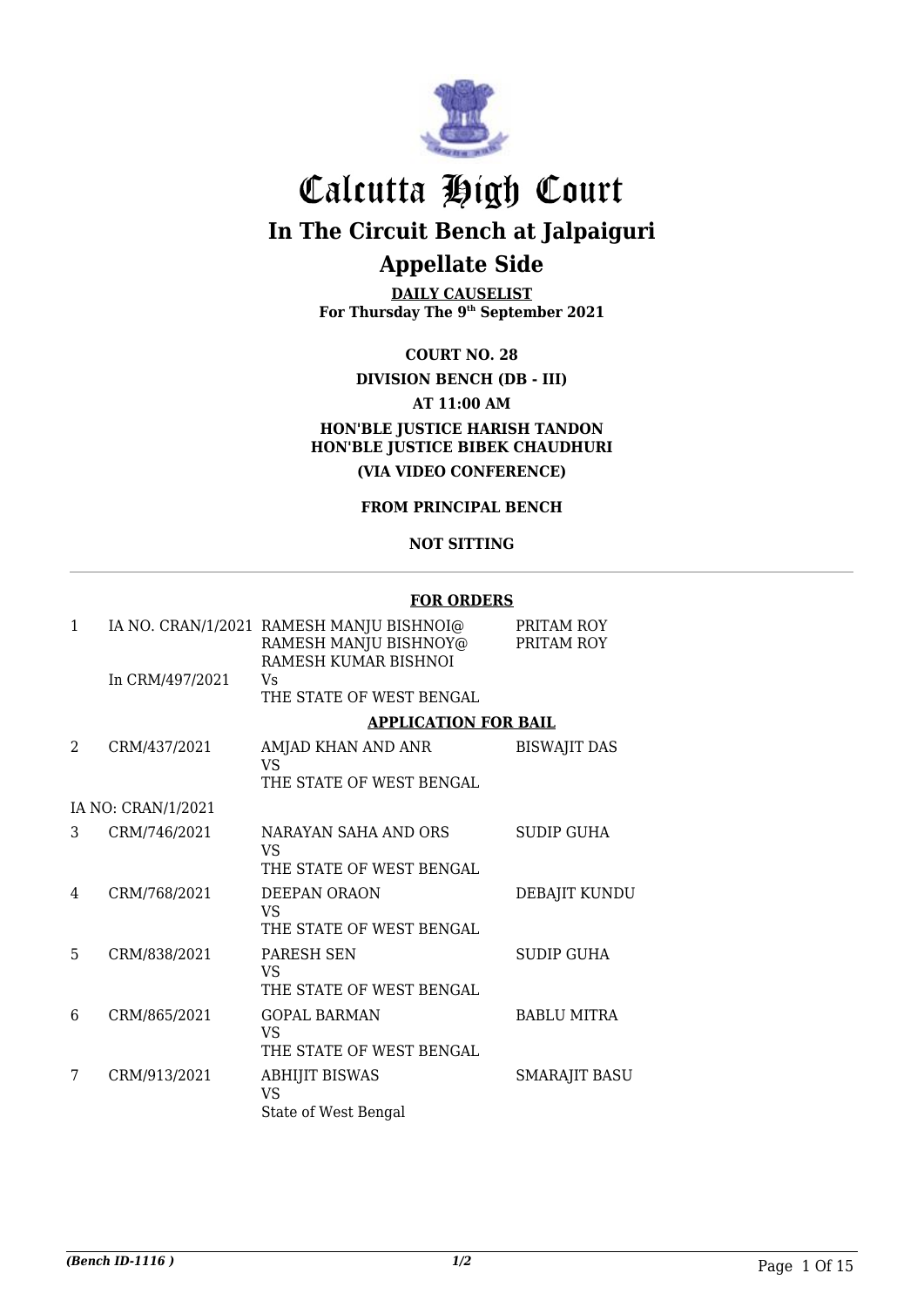#### *DAILY CAUSELIST COURT NO 28-FOR THURSDAY THE 9TH SEPTEMBER 2021 HIGH COURT OF CALCUTTA - 2 -*

| 8  | CRM/916/2021                    | MD. NOOR ALAM<br>VS<br>State of West Bengal                             | <b>ASHOK KR SINGH</b>                              |
|----|---------------------------------|-------------------------------------------------------------------------|----------------------------------------------------|
|    |                                 | <b>APPLICATION FOR ANTICIPATORY BAIL</b>                                |                                                    |
| 9  | CRM/579/2021                    | <b>CHANDAN LASKAR</b><br>VS<br>THE STATE OF WEST BENGAL                 | SUBHASISH MISRA                                    |
|    | IA NO: CRAN/1/2021              |                                                                         |                                                    |
| 10 | CRM/735/2021                    | RAHAMAN ALI AND ANR<br>VS                                               | DEBAJIT KUNDU                                      |
|    |                                 | THE STATE OF WEST BENGAL                                                |                                                    |
| 11 | CRM/473/2021                    | DHRUBAJYOTI ROY AND ORS<br><b>VS</b><br>THE STATE OF WEST BENGAL        | <b>HILLOL SAHA</b><br><b>PODDER</b>                |
| 12 | CRM/733/2021                    | <b>JUGAL SARKAR</b><br><b>VS</b><br>THE STATE OF WEST BENGAL            | JAYDEEP KANTA<br><b>BHOWMIK</b>                    |
| 13 | CRM/790/2021                    | SATYAKI CHAKRABORTY<br>VS<br>State of West Bengal                       | PUJA GOSWAMI                                       |
| 14 | CRM/803/2021                    | <b>ARUN KUMAR</b><br><b>VS</b><br>State of West Bengal                  | <b>SURYANEEL DAS</b>                               |
| 15 | CRM/846/2021                    | RABIKANTA ADHIKARY<br>VS<br>STATE OF WEST BENGAL                        | <b>KALIPADA DAS</b>                                |
| 16 | CRM/853/2021                    | <b>BABLU BARMAN AND ORS</b><br><b>VS</b><br>State of West Bengal        | RATAN CHANDRA<br><b>ROY</b>                        |
| 17 | CRM/900/2021                    | <b>APARNESH</b><br>MUKHOPADHYAY@MUKHERJEE<br>VS<br>State of West Bengal | <b>ANKITA DEY</b>                                  |
| 18 | CRM/908/2021                    | ANIL BANSAL AND ANR<br>VS<br>State of West Bengal AND ANR               | S P TEWARY                                         |
|    |                                 | <b>APPLICATION</b>                                                      |                                                    |
| 19 | IA NO. CRAN/1/2021 SARJU SHARMA | Vs<br>THE STATE OF WEST BENGAL                                          | ANIRBAN BANERJEE                                   |
|    | In CRM/74/2021                  |                                                                         |                                                    |
| 20 |                                 | IA NO. CRAN/1/2021 SOLEMAN MOLLA @<br>CHOLEMAN MOLLA AND ORS<br>Vs.     | HILLOL SAHA<br><b>PODDER</b><br><b>HILLOL SAHA</b> |
|    | In CRM/470/2021                 | THE STATE OF WEST BENGAL                                                | <b>PODDER</b>                                      |
| 21 | IA NO. CRAN/1/2021 RAHIM ALI    | Vs<br>THE STATE OF WEST BENGAL                                          | <b>HILLOL SAHA</b><br>PODDER<br>HILLOL SAHA        |
|    | In CRM/474/2021                 |                                                                         | PODDER                                             |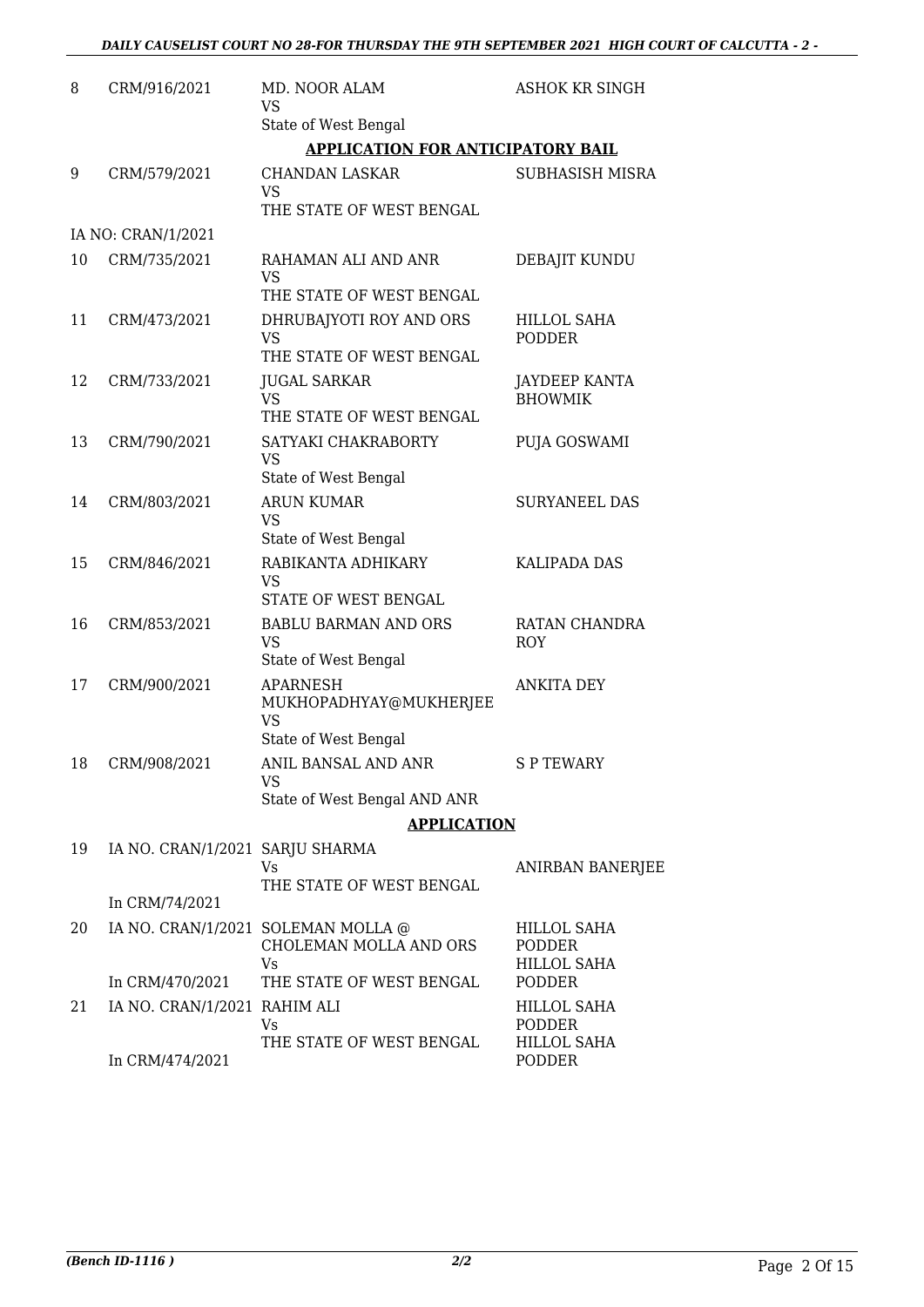

**DAILY CAUSELIST For Thursday The 9th September 2021**

**COURT NO. 11**

**DIVISION BENCH (DB - V)**

**AT 11:00 AM**

**HON'BLE JUSTICE SUBRATA TALUKDAR HON'BLE JUSTICE KESANG DOMA BHUTIA**

**(VIA VIDEO CONFERENCE)**

#### **FROM PRINCIPAL BENCH**

#### **APPLICATION**

SUDIP GUHA

1 MAT/50/2021 [Mentioned] RENUKA KHATUN BIBI VS STATE OF WEST BENGAL AND ORS.

IA NO: CAN/1/2021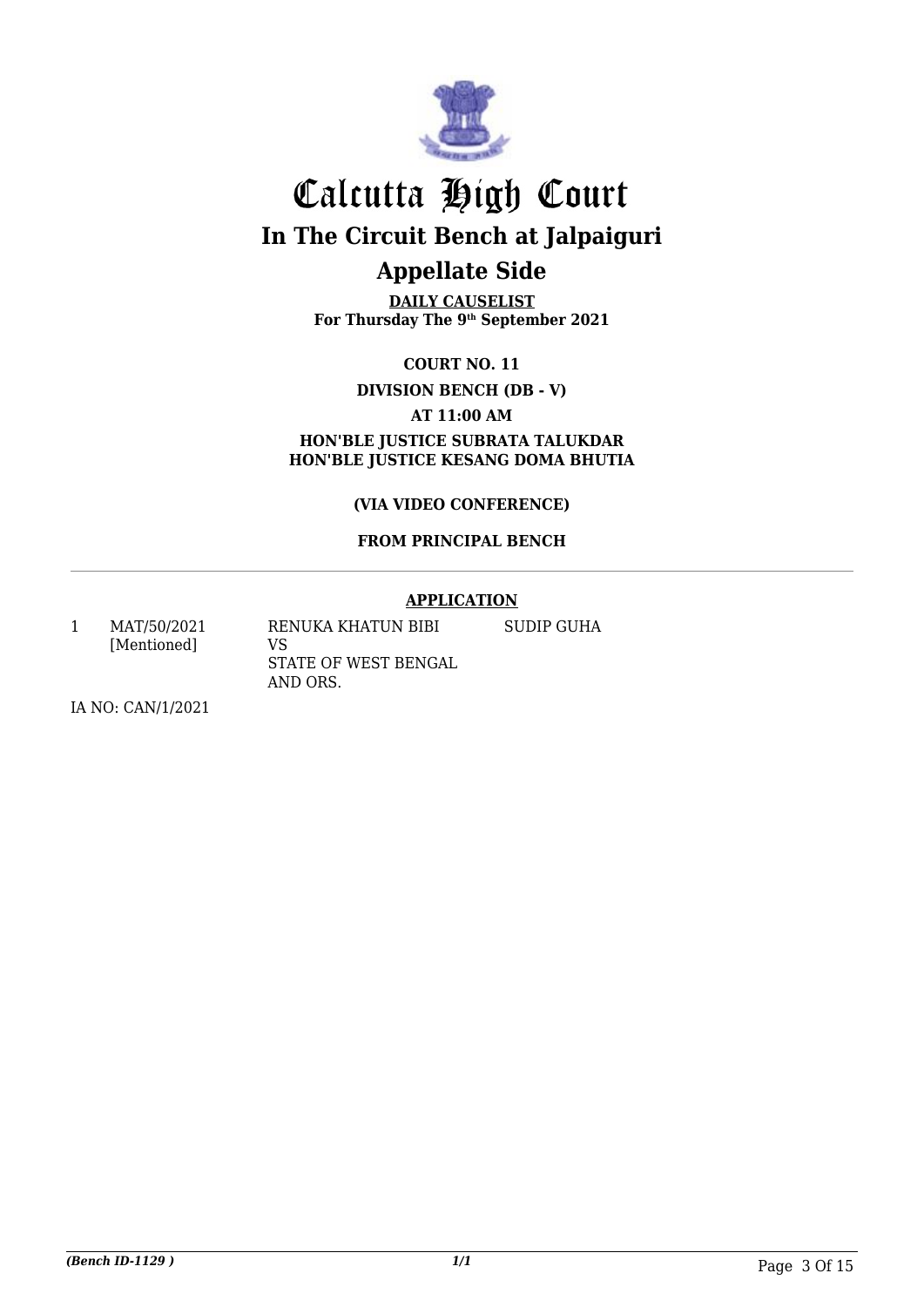

### Calcutta High Court **In The Circuit Bench at Jalpaiguri**

#### **Appellate Side**

**DAILY CAUSELIST For Thursday The 9th September 2021**

**COURT NO. 32**

#### **DIVISION BENCH (DB-VIII)**

**AT 11:00 AM**

#### **HON'BLE JUSTICE ARIJIT BANERJEE HON'BLE JUSTICE BIVAS PATTANAYAK**

**(VIA VIDEO CONFERENCE)**

**FROM PRINCIPAL BENCH**

**1) NOTE : EVERY MONDAY, WEDNESDAY AND FRIDAY ANTICIPATORY BAIL U/S 438 WILL BE TAKEN UP SERIALLY**

#### **2) NOTE : EVERY TUESDAY AND THURSDAY APPLICATION FOR BAIL U/S 439 WILL BE TAKEN UP SERIALLY.**

#### **ON EVERY MONDAY AND FRIDAY ALL JALPAIGURI MATTERS WILL BE TAKEN UP FROM 2.00 P.M. ONWARDS;**

#### **ON WEDNESDAY ALL JALPAIGURI MATTERS WILL BE TAKEN UP FROM 11.00 A.M. ONWARDS**

|              |                    | <b>FOR ORDERS</b>                                                        |                                 |  |
|--------------|--------------------|--------------------------------------------------------------------------|---------------------------------|--|
| $\mathbf{1}$ | CRM/834/2021       | <b>SUKUMAR SEN</b><br>VS<br>State of West Bengal                         | <b>SABIR ALI</b>                |  |
|              |                    | <b>SPECIALLY FIXED MATTER (BAIL)</b>                                     |                                 |  |
| 2            | CRM/479/2021       | SOHONLAL AND ANR<br><b>VS</b><br>THE STATE OF WEST BENGAL                | JAYDEEP KANTA<br><b>BHOWMIK</b> |  |
|              | IA NO: CRAN/1/2021 |                                                                          |                                 |  |
| 3            | CRM/509/2021       | <b>RUSTOM MIAH</b><br><b>VS</b><br>THE STATE OF WEST BENGAL              | <b>ARUSHI RATHORE</b>           |  |
|              | IA NO: CRAN/1/2021 |                                                                          |                                 |  |
|              |                    | <b>APPLICATION FOR BAIL</b>                                              |                                 |  |
| 4            | CRM/829/2021       | RENA BEGAM @ REMA BEGAM<br><b>VS</b><br>THE STATE OF WEST BENGAL         | <b>SUDIP GUHA</b>               |  |
| 5            | CRM/849/2021       | RAJESH KUNDU @ KAUWA<br><b>VS</b><br>THE STATE OF WEST BENGAL            | <b>SUDIP GUHA</b>               |  |
| 6            | CRM/486/2021       | SUJIT MANDAL @ MADAN<br><b>MANDAL</b><br>VS.<br>THE STATE OF WEST BENGAL | HILLOL SAHA PODDER              |  |
| 7            | CRM/571/2021       | ROSHAN BESRA @ LALU AND<br><b>ORS</b><br>VS.<br>THE STATE OF WEST BENGAL | <b>ARNAB SAHA</b>               |  |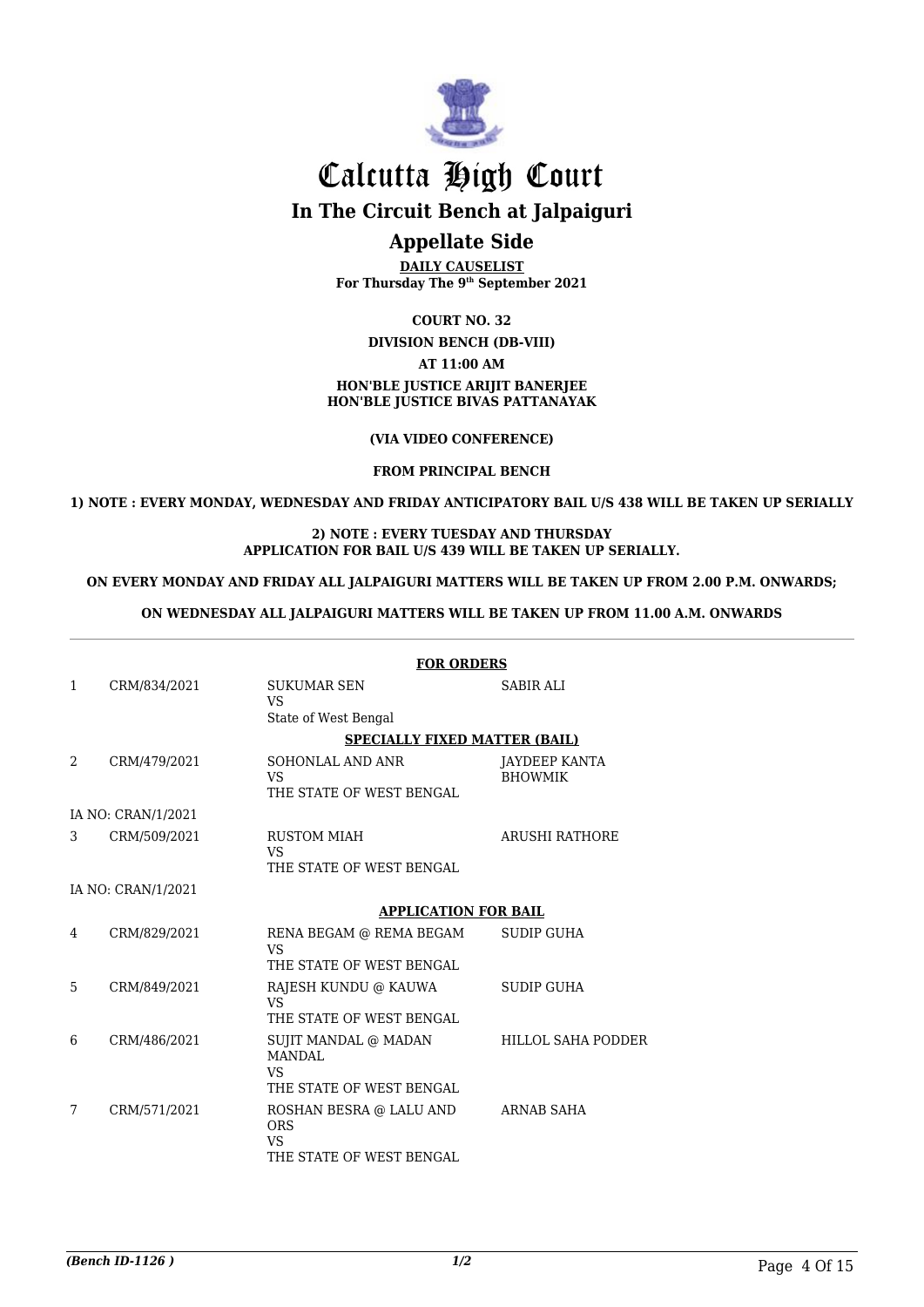#### *DAILY CAUSELIST COURT NO 32-FOR THURSDAY THE 9TH SEPTEMBER 2021 HIGH COURT OF CALCUTTA - 2 -*

| 8  | CRM/442/2021                         | NEPAL BARAI @ BARUI<br>VS<br>THE STATE OF WEST BENGAL            | ARNAB SAHA                             |
|----|--------------------------------------|------------------------------------------------------------------|----------------------------------------|
| 9  | CRM/843/2021                         | <b>SANJIT ROY</b><br>VS<br>THE STATE OF WEST BENGAL              | JAYDEEP KANTA<br><b>BHOWMIK</b>        |
| 10 | CRM/502/2021                         | <b>MANIRUL MIA</b><br><b>VS</b><br>THE STATE OF WEST BENGAL      | HILLOL SAHA PODDER                     |
|    | IA NO: CRAN/1/2021                   |                                                                  |                                        |
| 11 | CRM/160/2021                         | <b>SANJAY KUMAR</b><br><b>VS</b><br>The State of West Bengal     | <b>JAYDEEP KANTA</b><br><b>BHOWMIK</b> |
|    | IA NO: CRAN/2/2021                   |                                                                  |                                        |
| 12 | CRM/748/2021                         | RANJAN ROY AND ANR<br>VS<br>State of West Bengal                 | <b>NASER ALI</b>                       |
| 13 | CRM/918/2021                         | <b>ATIAR RAHAMAN</b><br>VS<br>State of West Bengal               | NILENDRA NARAYAN RAY                   |
| 14 | CRM/146/2021<br>(Main File Not Here) | <b>SUBHAS YADAV</b><br><b>VS</b><br>THE STATE OF WEST BENGAL     | <b>JAYDEEP KANTA</b><br><b>BHOWMIK</b> |
|    | IA NO: CRAN/1/2021                   |                                                                  |                                        |
| 15 | CRM/879/2021                         | RAJPAL SINGH<br>VS<br>State of West Bengal                       | TANMAY CHOWDHURY                       |
| 16 | CRM/813/2021                         | PANKAJ BARMAN<br>VS<br>THE STATE OF WEST BENGAL                  | HILLOL SAHA PODDER                     |
| 17 | CRM/925/2021                         | PABAN@BABANTA ADHIKARY<br><b>VS</b><br>State of West Bengal      | JEENIA RUDRA                           |
| 18 | CRM/938/2021                         | UTSAV LEPCHA<br><b>VS</b><br>STATE OF WEST BENGAL AND<br>ORS.    | PRITAM ROY                             |
|    |                                      | RELAXATION ON CANCELLATION OF BAIL                               |                                        |
| 19 | CRM/110/2021                         | <b>BASUDHA PAUL</b><br><b>VS</b><br>State of West Bengal And Anr | RUPRAJ BANERJEE                        |
|    | IA NO: CRAN/1/2021                   |                                                                  |                                        |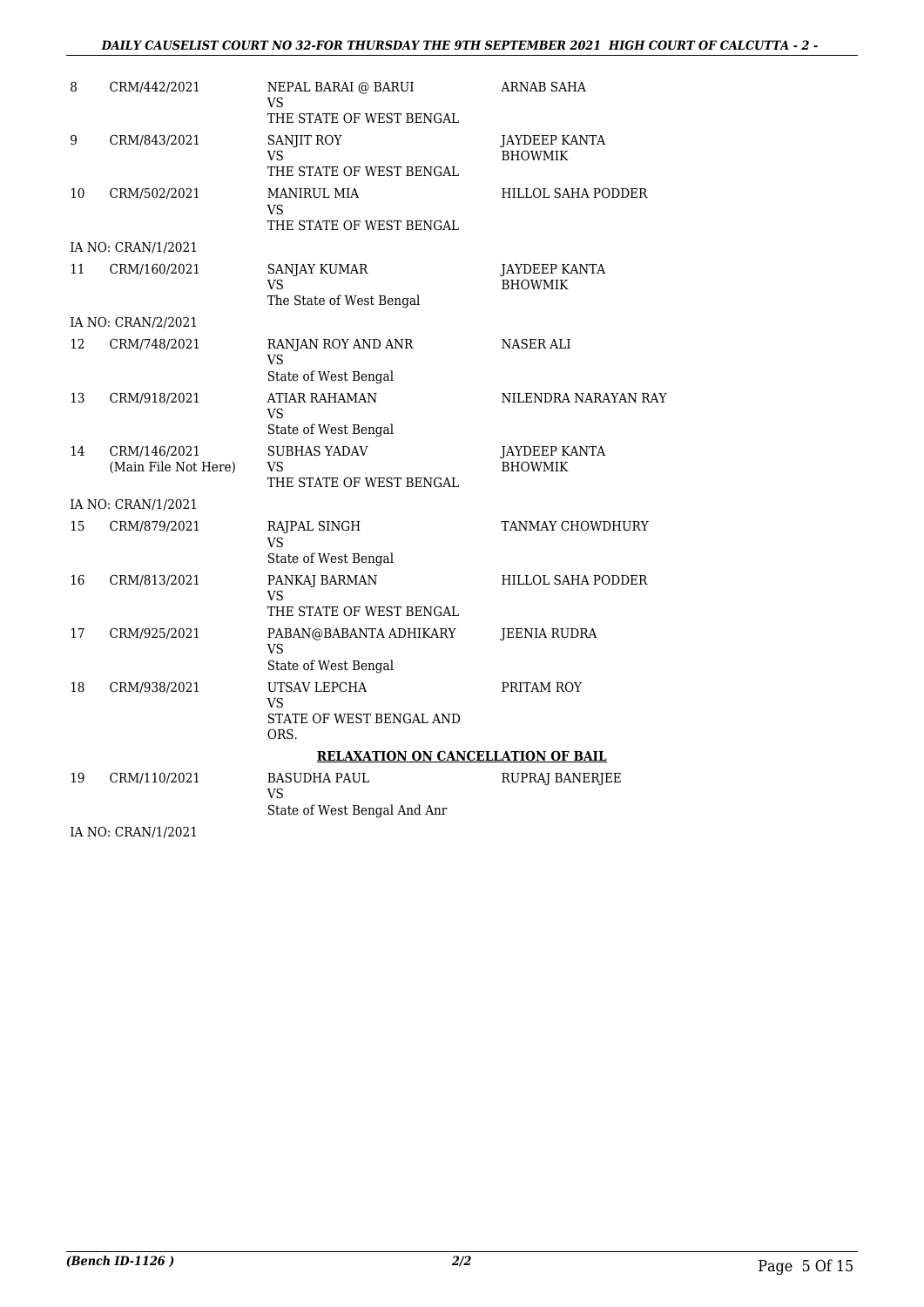

**DAILY CAUSELIST For Thursday The 9th September 2021**

**COURT NO. 29**

**DIVISION BENCH (DB - IX)**

**AT 11:00 AM**

**HON'BLE JUSTICE DEBANGSU BASAK HON'BLE JUSTICE ANANDA KUMAR MUKHERJEE (VIA VIDEO CONFERENCE)**

**FROM PRINCIPAL BENCH**

#### **APPLICATION FOR BAIL**

|   | CRM/934/2021 | DINESH SINGH@MUNNA<br><b>BHAI</b><br>VS<br>State of West Bengal | <b>HABIBUR RAHAMAN</b>             |
|---|--------------|-----------------------------------------------------------------|------------------------------------|
|   |              | <b>APPLICATION FOR ANTICIPATORY BAIL</b>                        |                                    |
| 2 | CRM/926/2021 | OM PRAKASH UPADHAYAY<br>VS<br>State of West Bengal              | <b>ABHMANYU</b><br><b>BANERJEE</b> |
| 3 | CRM/933/2021 | <b>SUKUMAR MANDAL</b><br>VS<br>State of West Bengal             | <b>ALOK BHOWMIK</b>                |
| 4 | CRM/935/2021 | <b>ASRAFUL ALAM</b><br>VS<br>State of West Bengal               | MADHUSHRI DUTTA                    |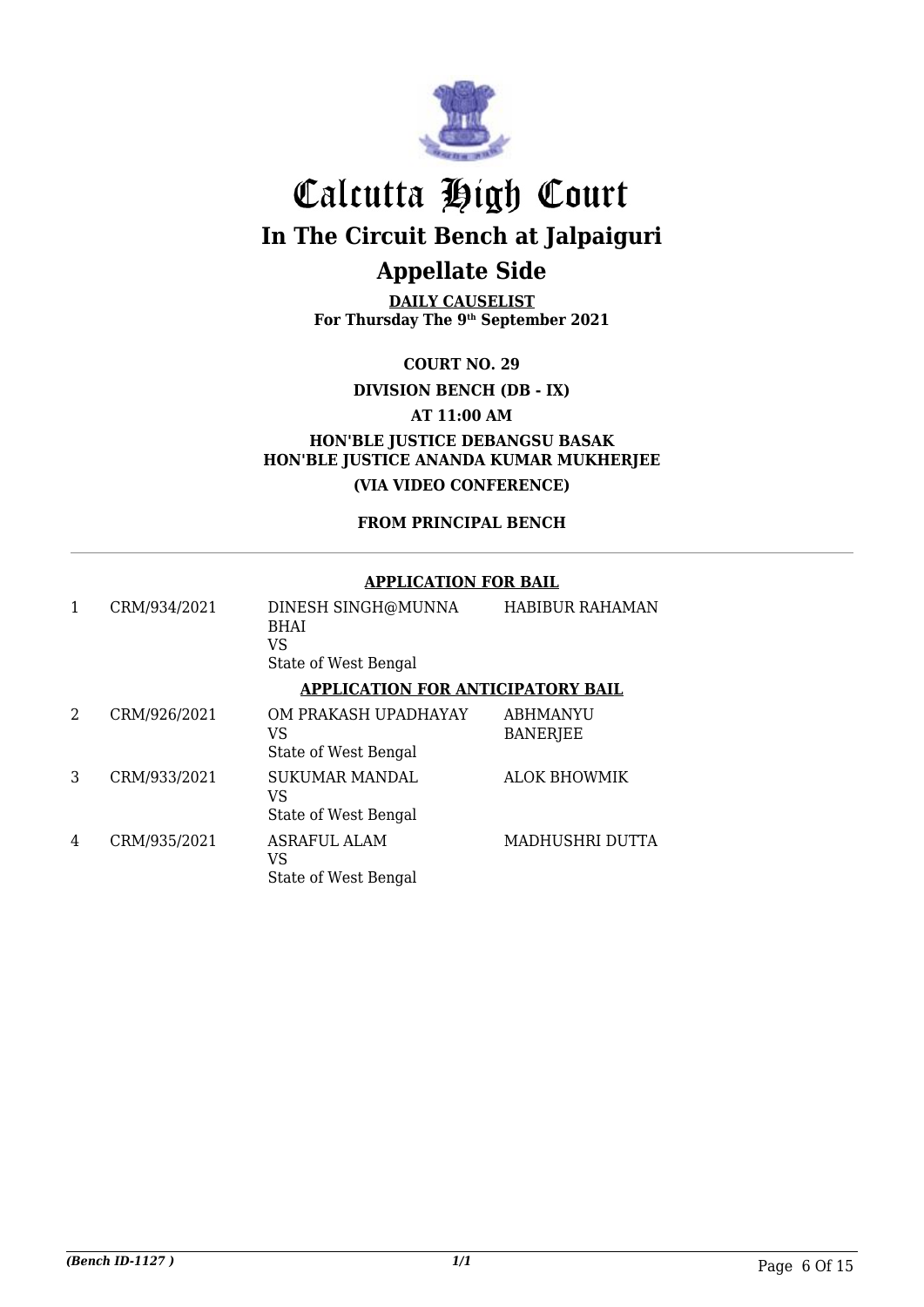

**DAILY CAUSELIST For Thursday The 9th September 2021**

**COURT NO. 8 SINGLE BENCH (SB-II) AT 11:00 AM HON'BLE JUSTICE SHIVAKANT PRASAD**

#### **(VIA VIDEO CONFERENCE)**

#### **FROM PRINCIPAL BENCH**

#### **NOT SITTING**

| $\mathbf{1}$ | WPA/1142/2021 | M/S. JALPAIGURI WOOD<br>CRAFT AND ANR<br>VS.<br>THE STATE OF WEST<br><b>BENGAL AND ORS</b>         | DEBORSHI DHAR |
|--------------|---------------|----------------------------------------------------------------------------------------------------|---------------|
| 2            | WPA/1143/2021 | M/S SAHA PLYWOOD<br><b>INDUSTRIES AND ANR</b><br>VS.<br>THE STATE OF WEST<br><b>BENGAL AND ORS</b> | DEBORSHI DHAR |
| 3            | WPA/1144/2021 | LAXMI TIMBER INDUSTRIES<br>AND ANR<br>VS.<br>THE STATE OF WEST<br><b>BENGAL AND ORS</b>            | DEBORSHI DHAR |
| 4            | WPA/1151/2021 | S.A. PLYWOOD INDUSTRY<br>PVT. LTD. AND ANR<br>VS.<br>THE STATE OF WEST<br><b>BENGAL AND ORS</b>    | DEBORSHI DHAR |
| 5            | WPA/1153/2021 | TIRUPATI PLYWOOD<br><b>INDUSTRIES AND ANR</b><br>VS<br>THE STATE OF WEST<br><b>BENGAL AND ORS</b>  | DEBORSHI DHAR |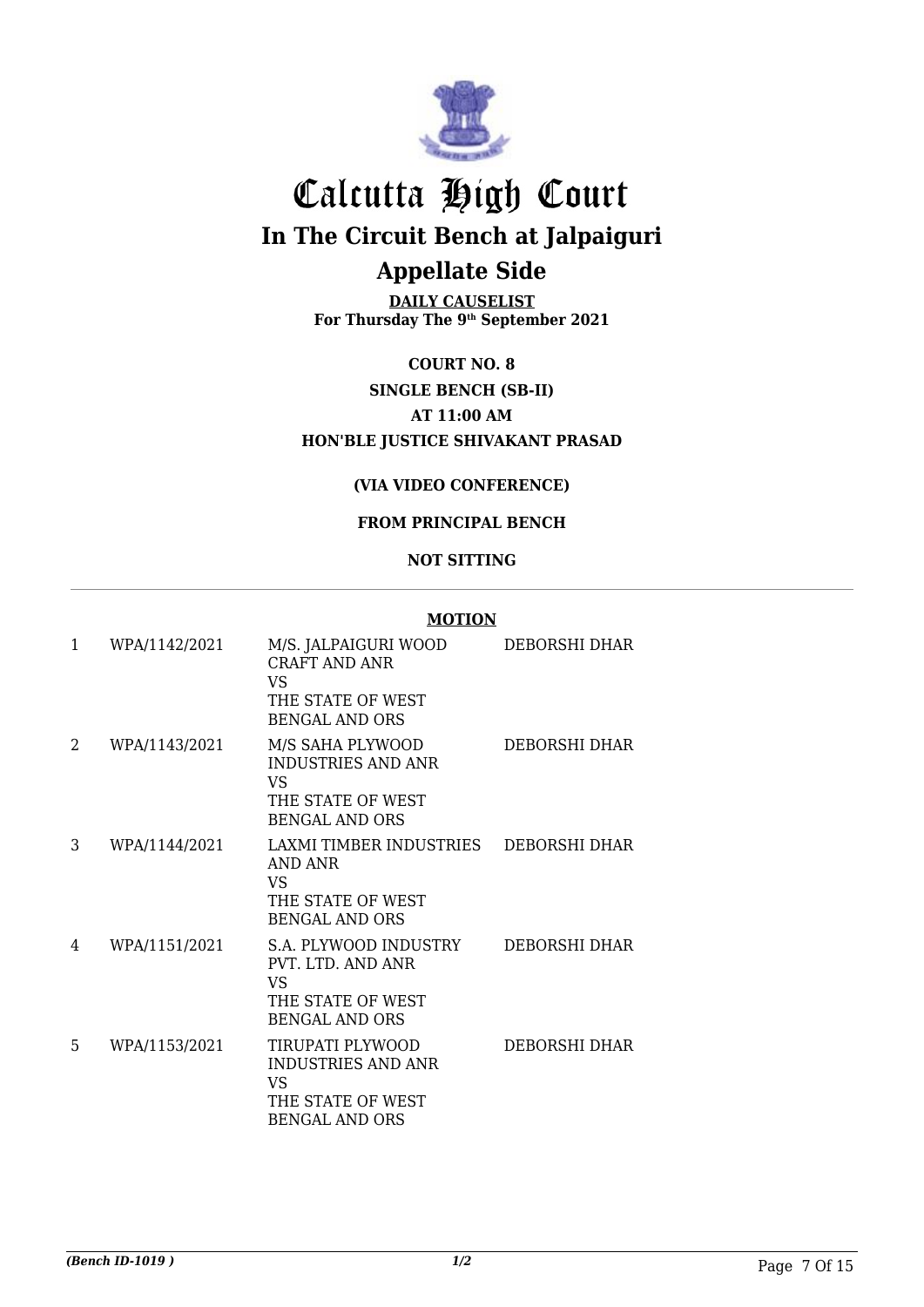| 6  | WPA/1145/2021 | M/S BENGAL PLYWOOD<br><b>INDUSTRIES AND ANR</b><br><b>VS</b>                                                  | DEBORSHI DHAR                  |
|----|---------------|---------------------------------------------------------------------------------------------------------------|--------------------------------|
|    |               | THE STATE OF WEST<br><b>BENGAL AND ORS</b>                                                                    |                                |
| 7  | WPA/1146/2021 | <b>OMKARESHWAR</b><br>PLAYWOOD INDUSTRIES<br><b>AND ANR</b><br>VS<br>THE STATE OF WEST                        | DEBORSHI DHAR                  |
|    |               | <b>BENGAL AND ORS</b>                                                                                         |                                |
| 8  | WPA/1147/2021 | M/s. DEBICA INDUSTRIES<br><b>AND ANR</b><br><b>VS</b><br>THE STATE OF WEST                                    | DEBORSHI DHAR                  |
|    |               | <b>BENGAL AND ORS</b>                                                                                         |                                |
| 9  | WPA/1148/2021 | TEESTA PARTICLE BOARD<br><b>INDUSTRIES AND ANR</b><br><b>VS</b><br>THE STATE OF WEST<br><b>BENGAL AND ORS</b> | DEBORSHI DHAR                  |
| 10 | WPA/1149/2021 | <b>AGARWAL PLYWOOD</b><br><b>INDUSTRIES</b><br><b>VS</b><br>THE STATE OF WEST<br><b>BENGAL AND ORS</b>        | DEBORSHI DHAR                  |
| 11 | WPA/1150/2021 | <b>B.B.C. PLYBOARDS INDIA</b><br>AND ANR<br><b>VS</b><br>THE STATE OF WEST<br><b>BENGAL AND ORS</b>           | <b>DEBORSHI DHAR</b>           |
| 12 | WPA/1179/2021 | HARAN CHANDRA BISWAS<br>AND ORS<br>VS<br>STATE OF WEST BENGAL<br>AND ORS.                                     | AVIROOP<br><b>BHATTACHARYA</b> |
| 13 | WPA/1058/2021 | ARIJIT SEN AND ORS<br><b>VS</b><br>STATE OF WEST BENGAL<br>AND ORS.                                           | <b>BALARAM SARDAR</b>          |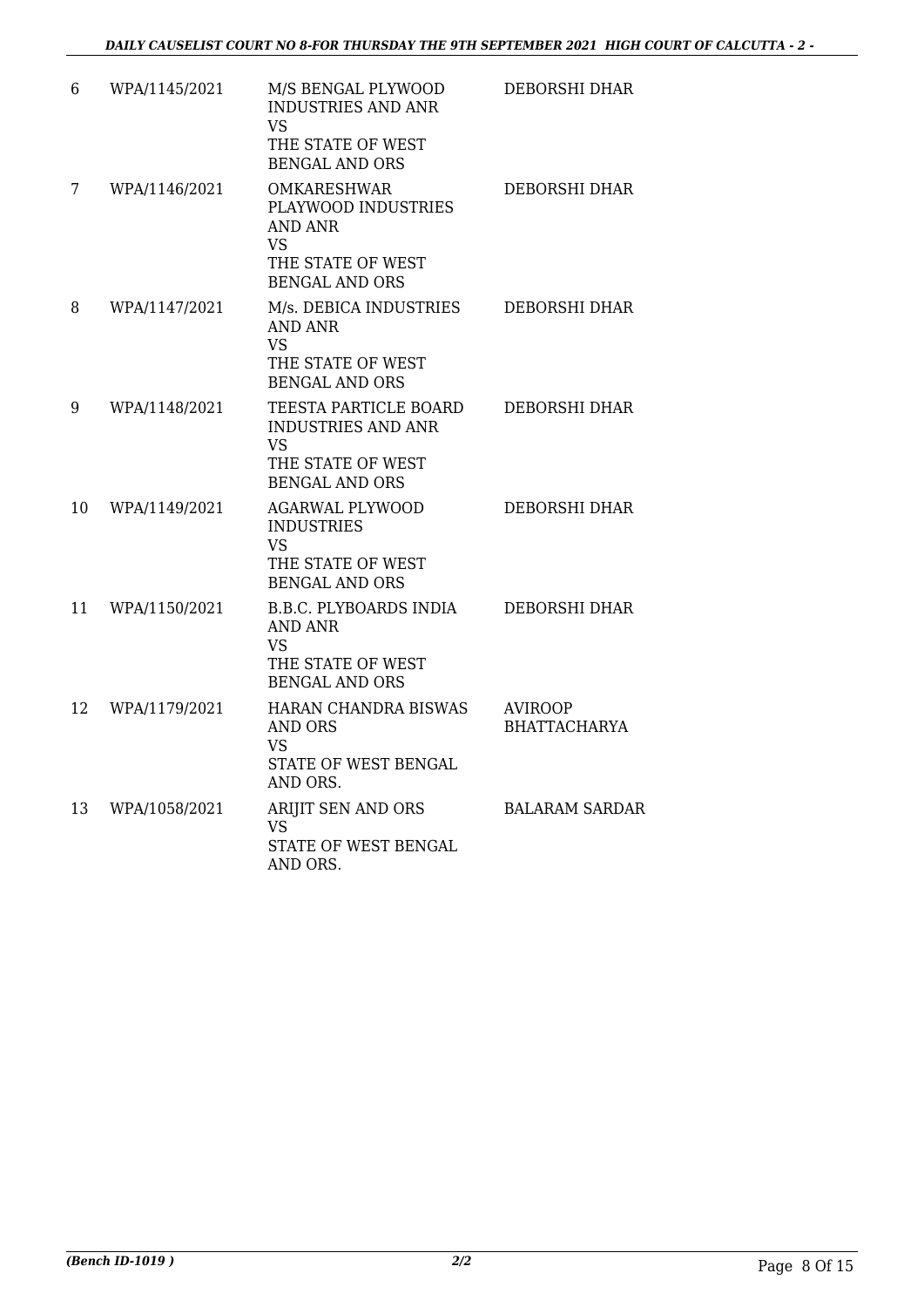

**DAILY CAUSELIST For Thursday The 9th September 2021**

**COURT NO. 19 SINGLE BENCH (SB-VII) AT 11:00 AM HON'BLE JUSTICE SHAMPA SARKAR**

#### **(VIA VIDEO CONFERENCE)**

#### **FROM PRINCIPAL BENCH**

| 1 | WPA/1119/2021 | DIPANWITA DASGUPTA<br>VS<br>STATE OF WEST BENGAL<br>AND ORS.   | ARNAB SAHA    |
|---|---------------|----------------------------------------------------------------|---------------|
| 2 | WPA/1152/2021 | SANKAR ROY<br>VS<br>THE STATE OF WEST<br><b>BENGAL AND ORS</b> | SATYAKI BASU  |
| 3 | WPA/1180/2021 | PROMATH CHANDRA ROY<br>VS<br>STATE OF WEST BENGAL<br>AND ORS.  | SABITA KHUTIA |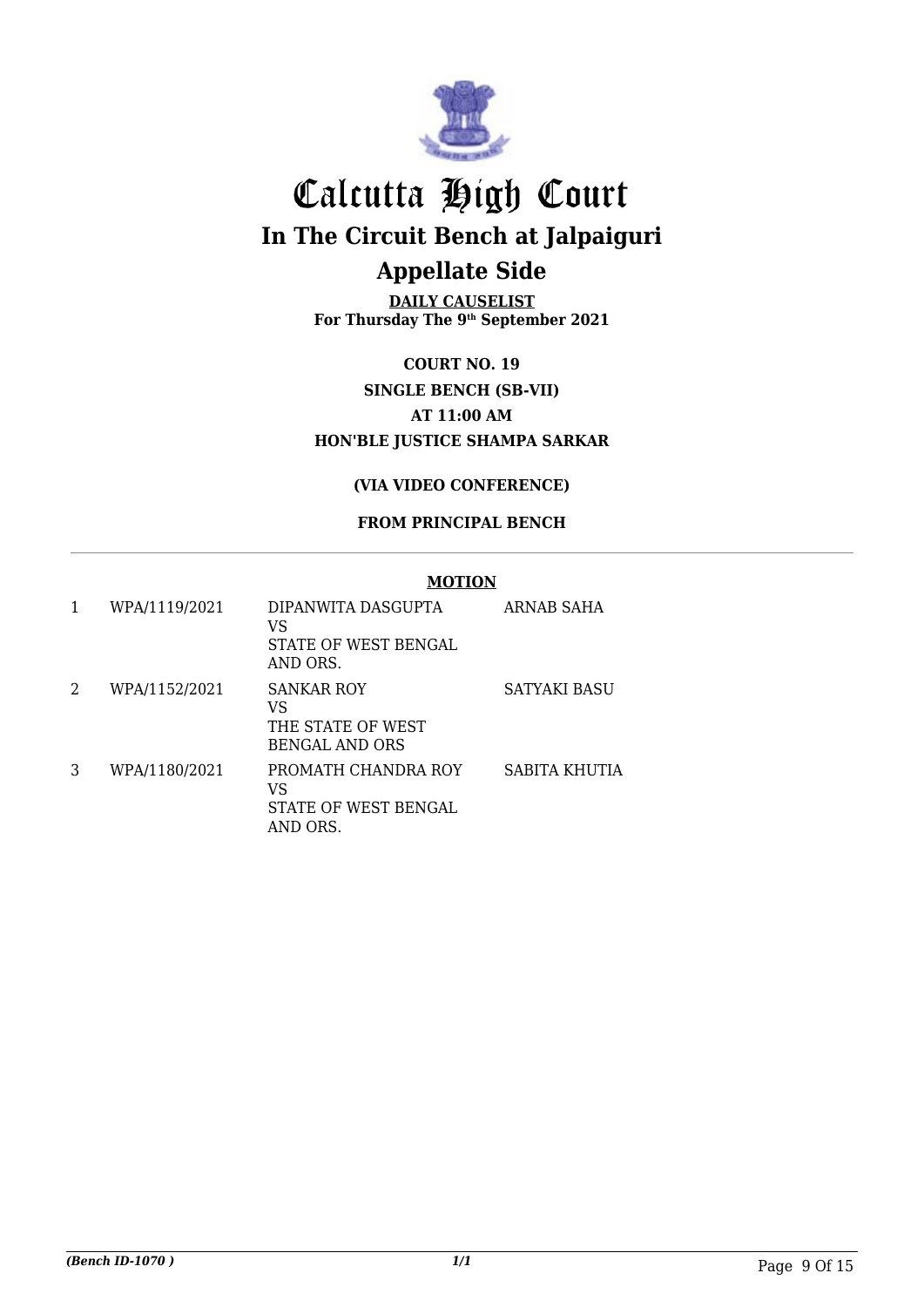

**DAILY CAUSELIST For Thursday The 9th September 2021**

**COURT NO. 23 SINGLE BENCH (SB- IX) AT 11:00 AM HON'BLE JUSTICE ARINDAM MUKHERJEE**

#### **(VIA VIDEO CONFERENCE)**

#### **FROM PRINCIPAL BENCH**

#### **MOTION**

| $\mathbf{1}$ | WPA/993/2021      | MD. KHALILUR RAHAMAN                       | MD. HABIBUR            |
|--------------|-------------------|--------------------------------------------|------------------------|
|              | (OLD NO. WPA      | VS                                         | <b>RAHMAN</b>          |
|              | 8934/2021)        | THE STATE OF WEST<br><b>BENGAL AND ORS</b> |                        |
| 2            | WPA/1055/2021     | SRI BIJAY SHANKAR<br>VS                    | <b>SMARAJIT BASU</b>   |
|              |                   | UNION OF INDIA AND ORS                     |                        |
| 3            | WPA/1122/2021     | RAVI KUMAR<br>VS                           | DIPAYAN KUNDU          |
|              |                   | UNION OF INDIA AND ORS                     |                        |
| 4            | WPA/1188/2021     | ARUP KUMAR SENGUPTA<br>VS                  | <b>BIPLAB SENGUPTA</b> |
|              |                   | STATE BANK OF INDIA AND<br>ORS             |                        |
| 5            | WPA/1202/2021     | PRADEEP SINGH 2897611K                     | <b>SATYENDRA</b>       |
|              |                   | <b>HAV</b><br><b>VS</b>                    | <b>AGARWAL</b>         |
|              |                   | Union of India AND ORS                     |                        |
|              |                   | <b>CONTEMPT APPLICATION</b>                |                        |
| 6            | CPAN/38/2021      | SMT RUPANJANA                              | <b>ARUN KUMAR</b>      |
|              | (IN WPA 995/2019) | <b>BANIK(SARKAR)</b>                       | <b>CHAKRABORTY</b>     |
|              | [MAIN FILE NOT    | <b>VS</b>                                  |                        |
|              | HERE]             | <b>SMT RATNA</b>                           |                        |

(CHAKRABORTY) BAGCHI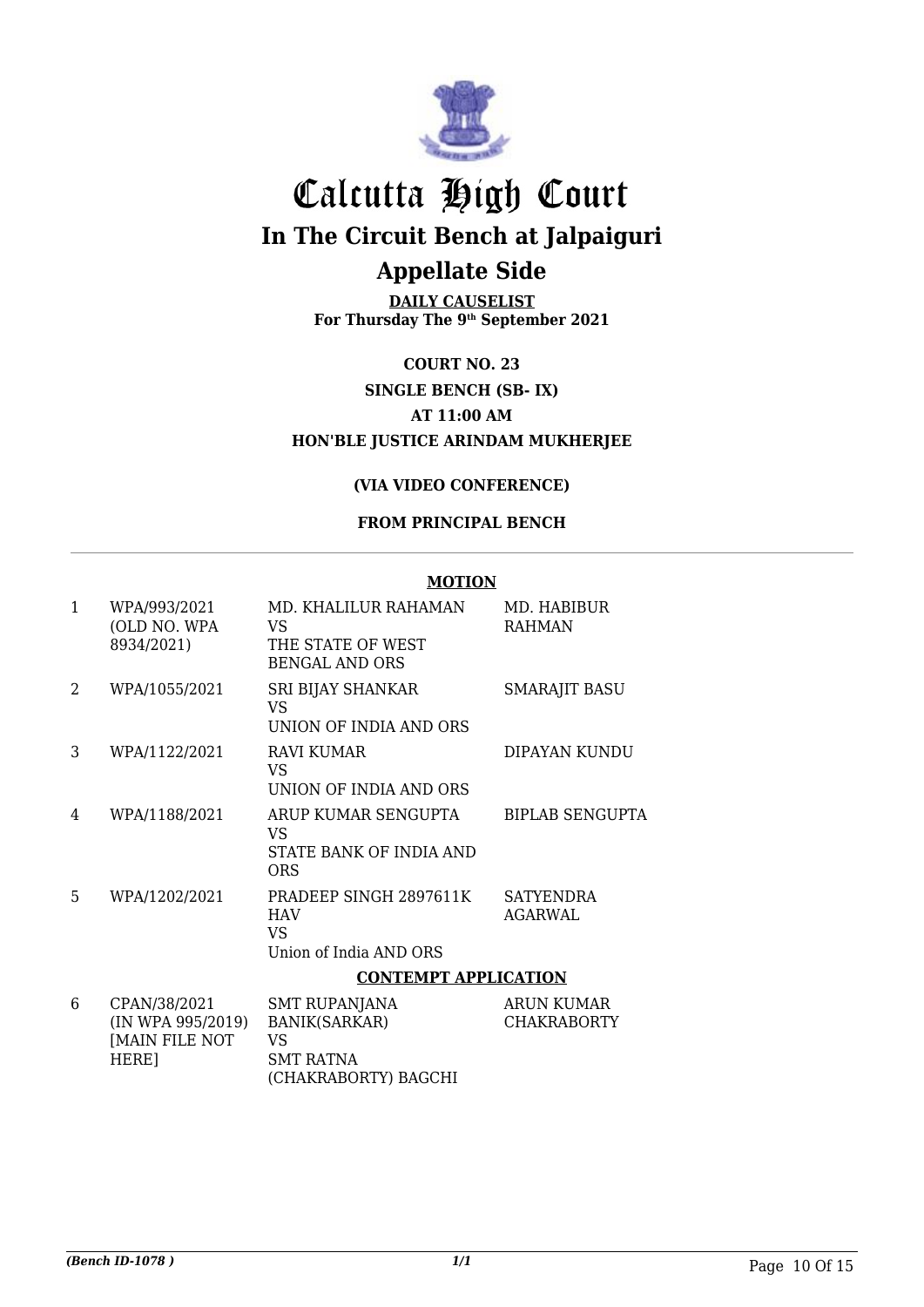

**DAILY CAUSELIST For Thursday The 9th September 2021**

**COURT NO. 18 SINGLE BENCH (SB-X) AT 11:00 AM HON'BLE JUSTICE BISWAJIT BASU (VIA VIDEO CONFERENCE)**

**FROM PRINCIPAL BENCH**

#### **MOTION**

1 CO/74/2021 ANIL KUMAR NAHATA VS NIRMAL ROY

AVRAJYOTI DAS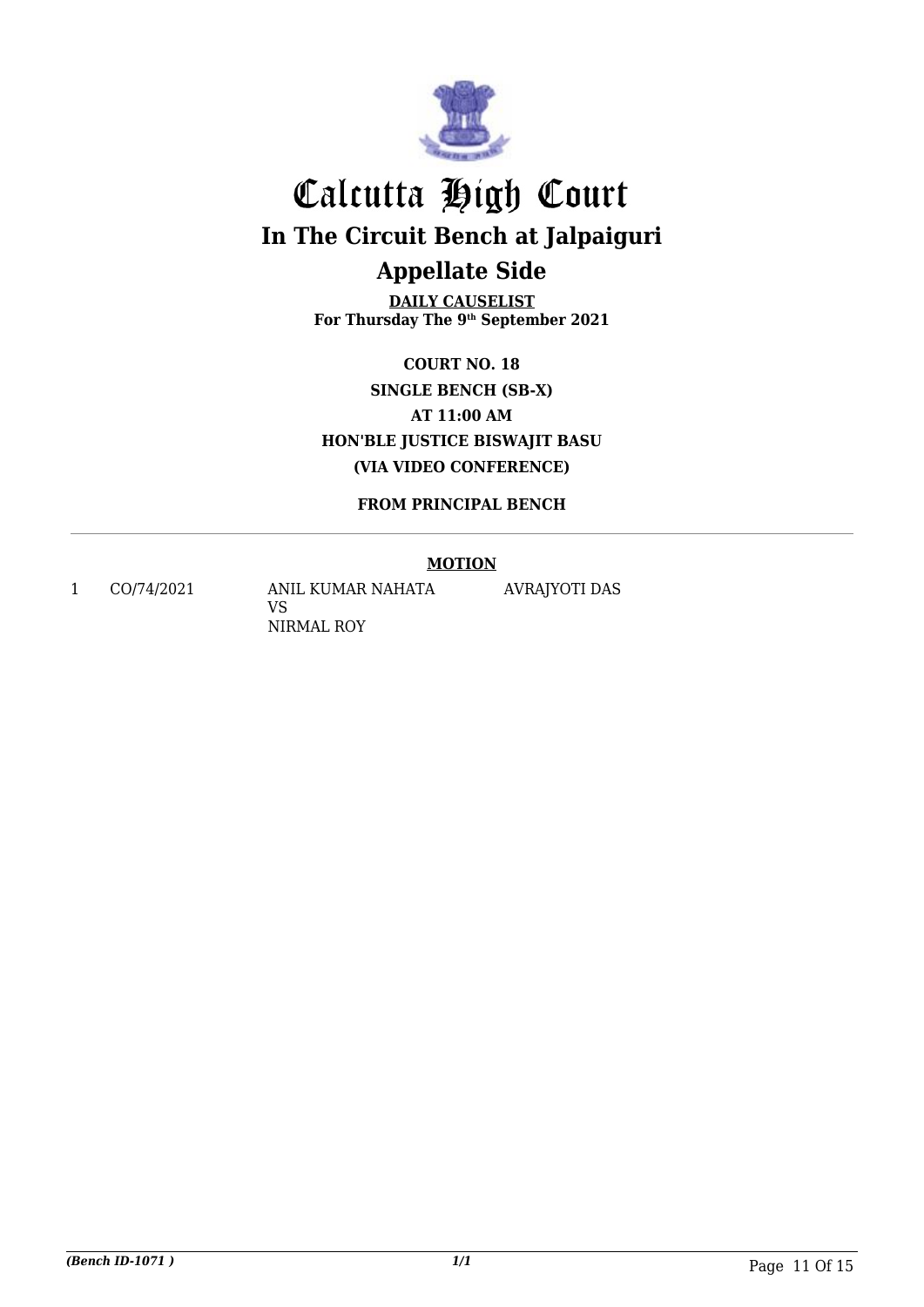

**DAILY CAUSELIST For Thursday The 9th September 2021**

**COURT NO. 24 SINGLE BENCH (SB - XI) AT 11:00 AM HON'BLE JUSTICE AMRITA SINHA**

#### **(VIA VIDEO CONFERENCE)**

#### **FROM PRINCIPAL BENCH**

| 1                           | WPA/1048/2021 | MD. HASEN ALI<br>VS                                                 | <b>JAGRITI MISHRA</b> |
|-----------------------------|---------------|---------------------------------------------------------------------|-----------------------|
|                             |               | STATE OF WEST BENGAL<br><b>AND ORS</b>                              |                       |
| $\mathcal{D}_{\mathcal{L}}$ | WPA/1049/2021 | <b>ARUP SARKAR</b><br>VS<br>STATE OF WEST BENGAL<br><b>AND ORS</b>  | JAGRITI MISHRA        |
| 3                           | WPA/1051/2021 | <b>SURAJIT DEY</b><br>VS.<br>STATE OF WEST BENGAL<br><b>AND ORS</b> | JAGRITI MISHRA        |
| 4                           | WPA/1053/2021 | <b>GOURANGA SARKAR</b><br>VS<br>STATE OF WEST BENGAL<br>AND ORS     | JAGRITI MISHRA        |
| 5                           | WPA/1054/2021 | SUJAY DAS<br><b>VS</b><br>STATE OF WEST BENGAL<br>AND ORS           | JAGRITI MISHRA        |
| 6                           | WPA/1079/2021 | RATAN BANIK<br>VS<br><b>FCI AND ORS</b>                             | <b>NEIL BASU</b>      |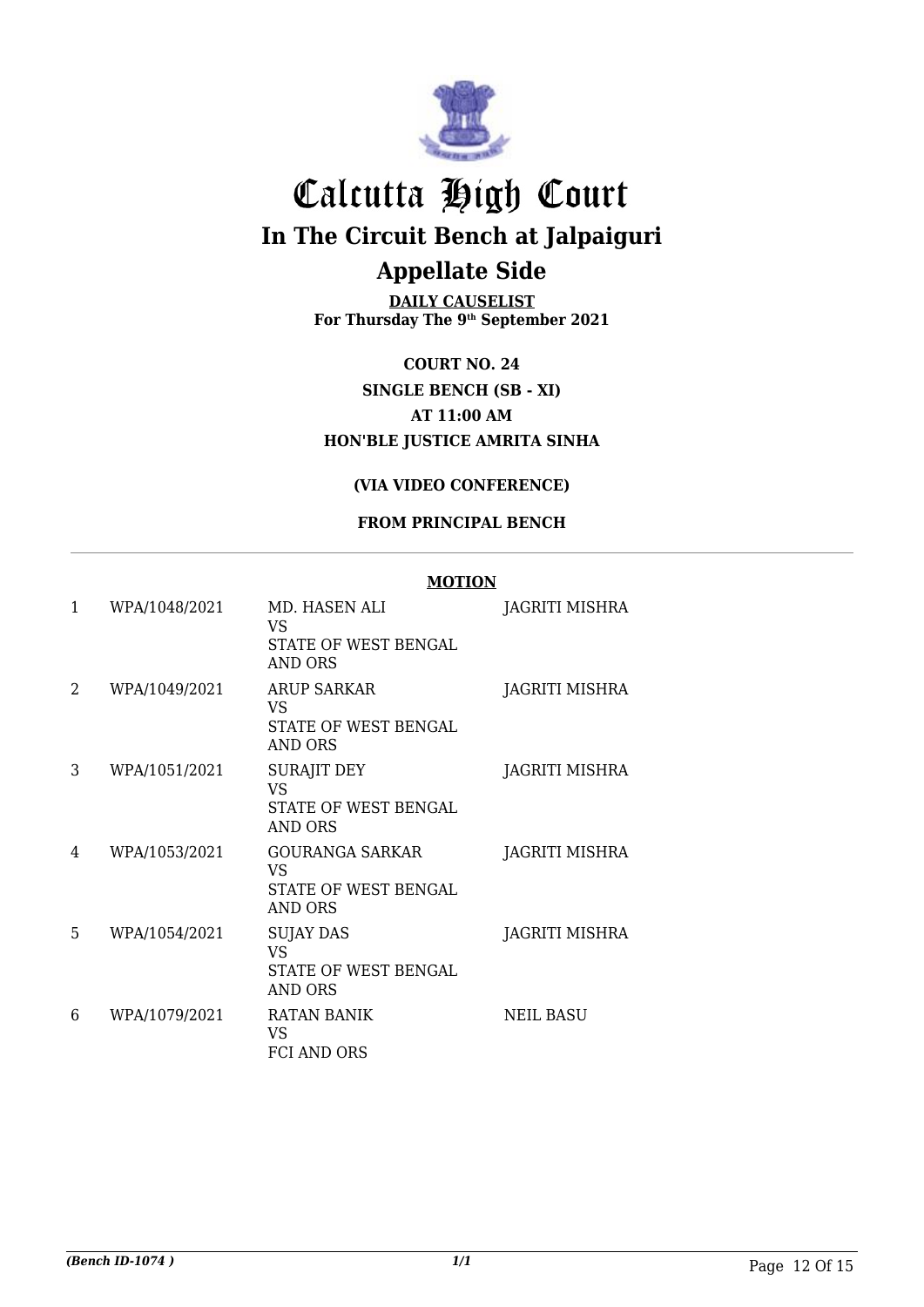

**DAILY CAUSELIST For Thursday The 9th September 2021**

**COURT NO. 39 SINGLE BENCH (SB - XIII) AT 11:00 AM HON'BLE JUSTICE JAY SENGUPTA**

**(VIA VIDEO CONFERENCE)**

**FROM PRINCIPAL BENCH**

#### **CONTEMPT APPLICATION**

|    | CPAN/18/2021 | COOCH BEHAR CENTRAL<br><b>FISHERMANS CO-</b><br><b>OPERATIVE SOCIETY</b><br>LIMITED AND ANR<br>VS<br>SAYANTAN GHOSH                                                                | KUMAR SHIBENDRA<br><b>NARAYAN</b> |
|----|--------------|------------------------------------------------------------------------------------------------------------------------------------------------------------------------------------|-----------------------------------|
| in | WPA/739/2019 | COOCH BEHAR CENTRAL<br>FISHERMANS CO-<br><b>OPERATIVE SOCIETY</b><br>LIMITED AND ANR<br>VS.<br>THE ARCS, COOCH BEHAR,<br>REGISTRAR OF CO-<br><b>OPERATIVE SOCIETIES AND</b><br>ORS | PRODYOT KUMAR<br><b>ROY</b>       |

IA NO: CAN/1/2021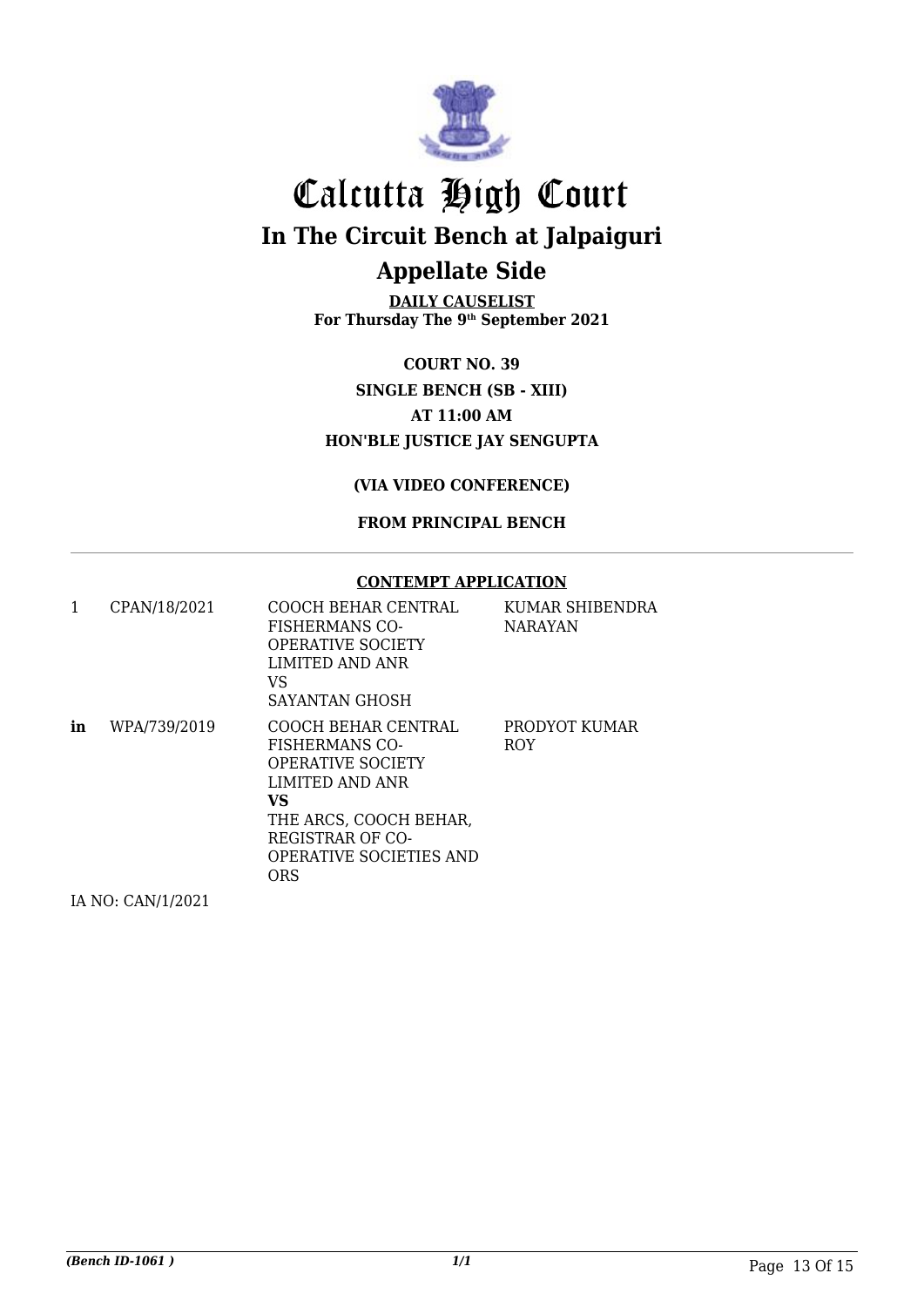

**DAILY CAUSELIST For Thursday The 9th September 2021**

**COURT NO. 10 SINGLE BENCH (SB - XV) AT 11:00 AM HON'BLE JUSTICE SUVRA GHOSH**

#### **(VIA VIDEO CONFERENCE)**

#### **FROM PRINCIPAL BENCH**

| 1 | WPA/1092/2021 | <b>SMT MAMATA</b><br>SARKAR(BHADURI) AND<br>ANR<br><b>VS</b><br>Union of India AND ORS                                     | <b>TANMOY KAR</b> |
|---|---------------|----------------------------------------------------------------------------------------------------------------------------|-------------------|
| 2 | WPA/1168/2021 | AMRIT DAS AND ANR<br>VS<br>STATE OF WEST BENGAL<br><b>AND ORS</b>                                                          | SANJAY MAZOOMDAR  |
| 3 | WPA/1178/2021 | CHA BAGAN TRINAMOOL<br>CONGRESS MAZDOOR<br>UNION<br>VS<br>THE REGIONAL PROVIDENT<br>FUND COMMISSIONER - I<br>(HRM) AND ORS | ARNAB SAHA        |